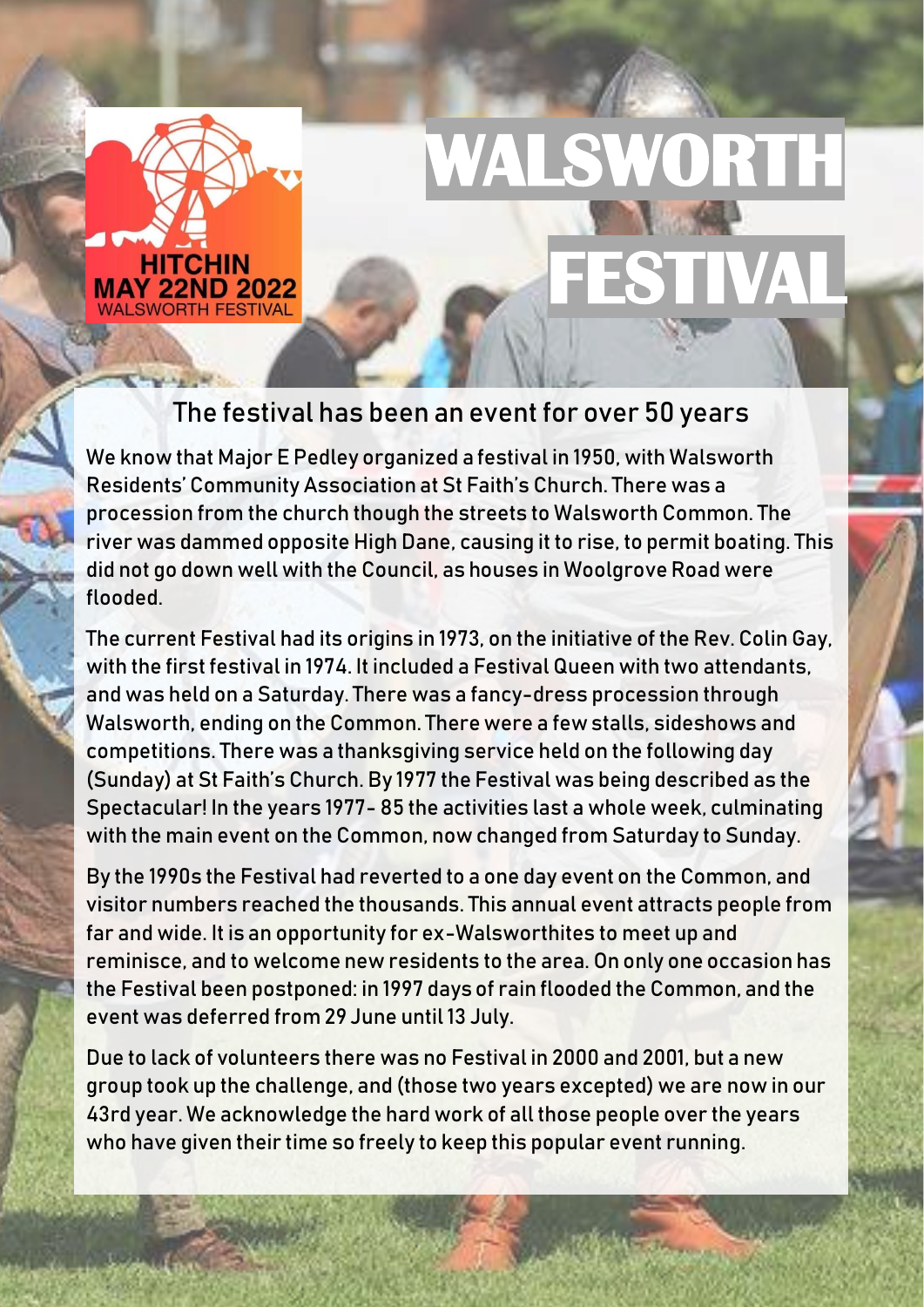# **WALSWORTH FESTIVAI**

**Ilam Purwell Panthers** 

#### 12pm Vikings (Wryngwyrm Dark Age War Band)

#### 12:30pm Lesnick Ballet · Ipm Samba

1:30pm Vikings (Wryngwyrm Dark Age War Band) · 2pm TBC · 2:30pm Lesnick Ballet 3pm Samba . 3:30pm Vikings (Wryngwyrm Dark Age War Band) - TBC

**FOOD & DRINK** 

Hitchin Street Food . The Hermitage Cantina Carnitas . Pull My Cheri . Cafe 77 . Yom Vegan Abna Punjab · Crepe franglais · Ice Cream Van · Amani Kitchen

**ATTRACTIONS** 

**ARENA** 

# H-Town Car Show . Gumble Fairground

St Faiths Church . Walsworth Community Center

Hitchin Hackspace . Magic Show . Hertfordshire Fire Engine

16th Hitchin Scouts . Hitchin and District rau Branch . Phase - Mushin Wrayfield Dog Agility . Frenchi & Friends . Beauty Treats By Bex (Body Shop by home) Young Carers Crew . Space2Play . Kay Roze Music . Swing 42 Hitchin and District RNLi Branch . The Alternative Pharmacy Hitchin Hedgehog Care (charity) . Food Rescue Hub CIC . The Signing Company North Herts Beekeepers Association. Making Life Beautiful CIC National Rheumatoid Arthritis Society . Citizens Advice North Hertfordshire Highover sencol association . Crumb De La Creme . Hitchin and District RNLI Branch . Haven First The Queen Mother Theatre . Walsworth Community Centre . Oi Kwan Do . Bingo @ HTFC Treats, Sweets & More . North Herts Amnesty International . North Hertfordshire College Jigsaw Arts Hitchin . Jphillipsphotography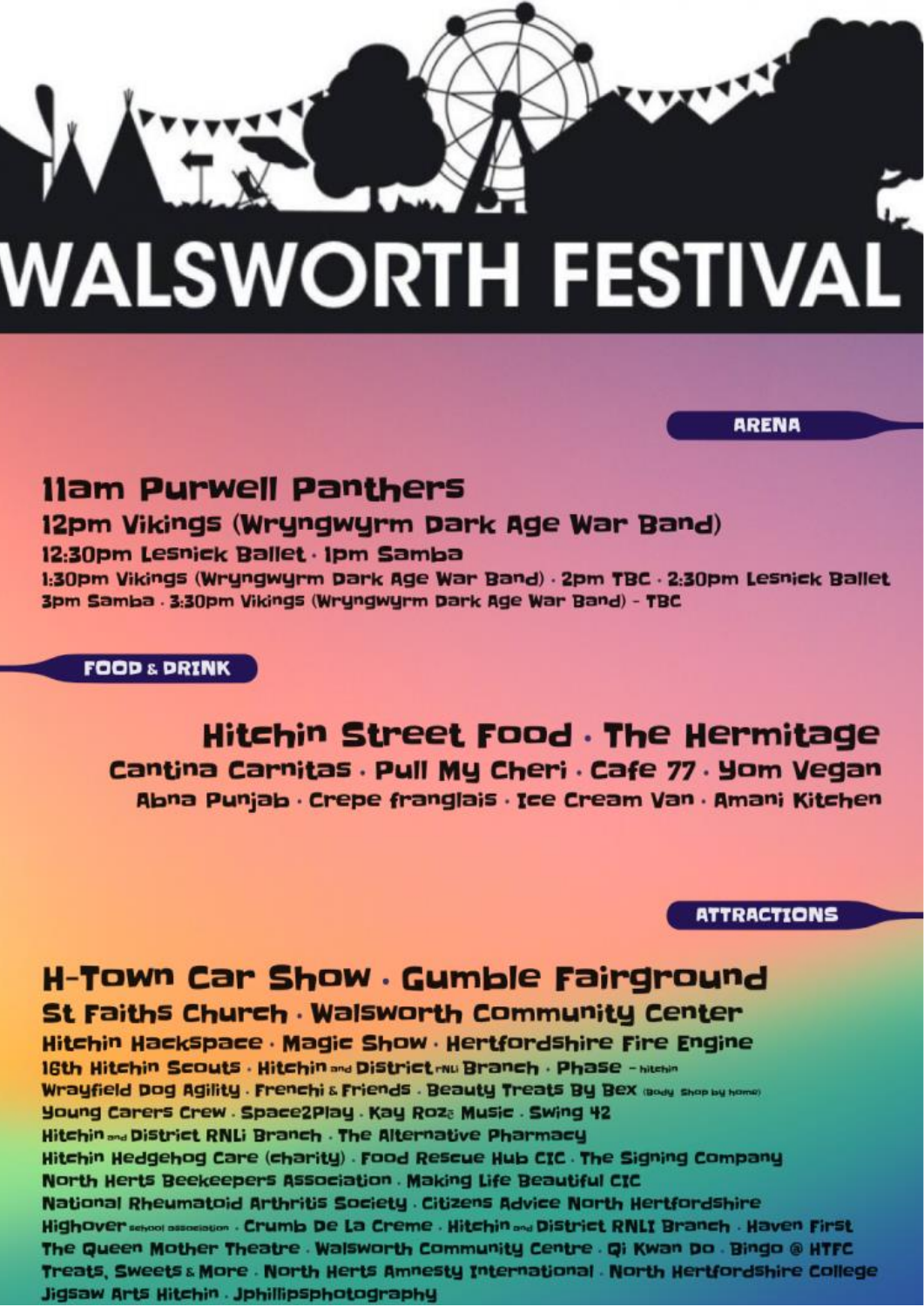# **INFO**

### **Getting There On The Day**

## **Parking**

There will be parking on the day for £2 and will be manned by [Hitchin](http://www.rotary-ribi.org/clubs/homepage.php?ClubID=1873)  [Rotary Club.](http://www.rotary-ribi.org/clubs/homepage.php?ClubID=1873) Please use this car park or walk to the event so we can avoid congestion through cars parking on the road.

#### **Bus**

There is a circular bus, number 81 run by **[Centrebus](https://www.centrebus.info/bus-services/hertfordshire/81/)** which has a stop on Woolgrove road.



## **Station/Walking**

From Hitchin Station, follow Cambridge road towards Letchworth going under the railway and following the road round past the Millstream pub, turning left at the traffic lights. (there are several cut throughs to the park via Meadowbank, Millstream pub but we advise following the road round to avoid the archery area).

### **Want to be part of the festival?**

If you want to be part of the festival this year, we are looking for local charities, community groups and societies to make it a fantastic day for the local community. You can find out more information on this [page,](https://www.walsworthfestival.co.uk/festival-trade-acts/) including a sign up form.

Most of our food offering is through Hitchin Street Food monthly who help us curate the food for the day.

More information: info@walsworthfestival.co.uk Also, you can find us on Facebook and Twitter